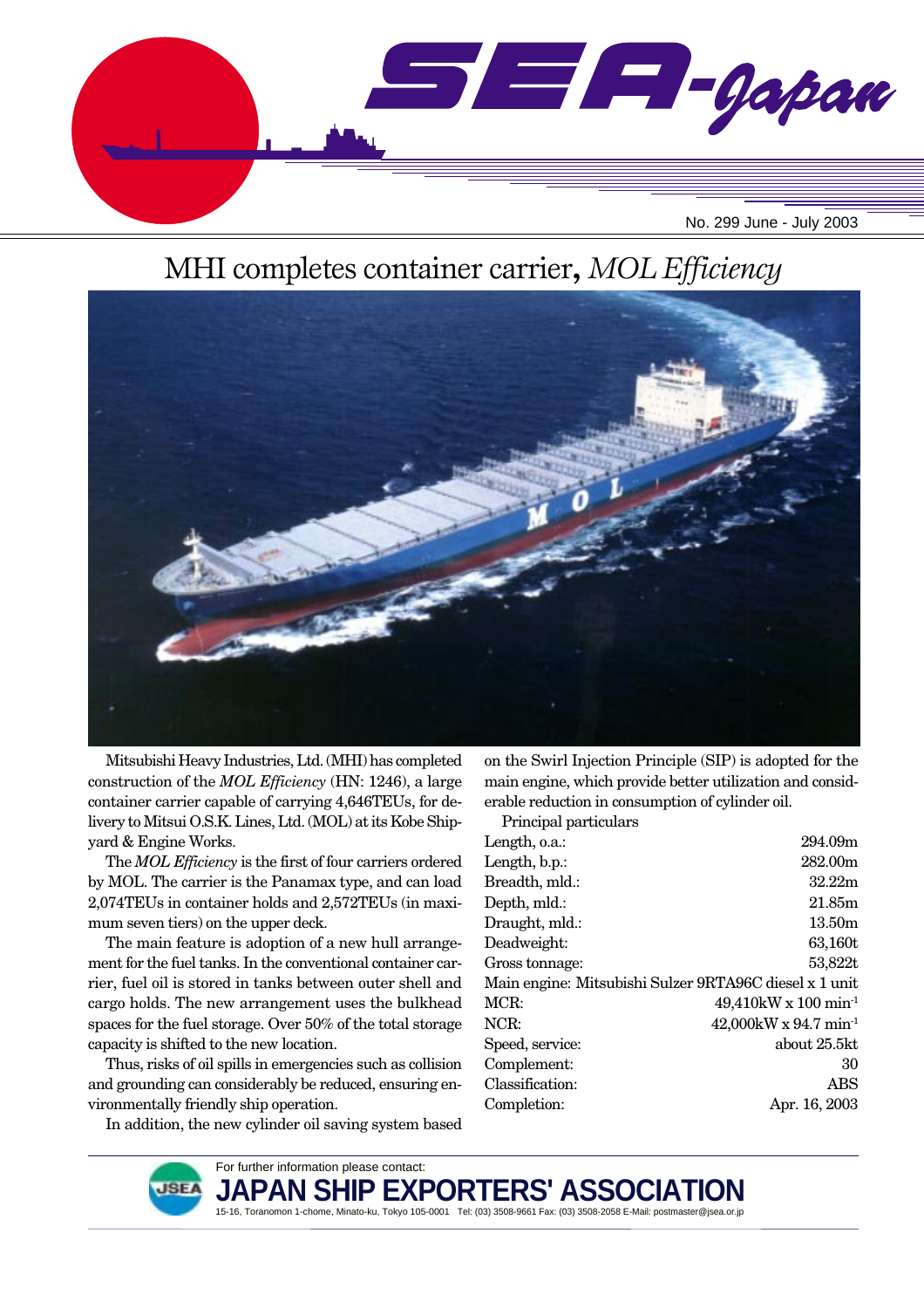# Imabari completes Panamax type product carrier INCA

Imabari Shipbuilding Co., Ltd. has completed construction of the 68,467DWT product oil carrier, INCA (HN: 2161), the second delivery of a series of four vessels at Koyo Dockyard Co., Ltd. of the Imabari Group. The product carrier incorporates the latest technology and rich experience of Imabari to satisfy reliability and performance requirements of the shipowner and operator.

The INCA is the flush deck type vessel with the engine room and accommodation deck house including navigation space are located aft. Hull construction uses the double side shell and double bottom type with a cargo and slop tank arrangement that consists of 16 tanks. These tanks are separated by the centerline longitudinal bulkhead.

Considering cargo handling, the cargo part hull members of all transverse beams are arranged on the upper deck side. Four longitudinals are arranged along double side shell, maintenance work is also facililtated.

### **Hull outfittings**

Deck machinery is all operated electro-hydraulically. Eight winches

## **To our readers**

- Please notify us of any change in address by letter or telefax together with the old mailing label to ensure you continue to receive SEA-Japan.
- We welcome your comments about SEA-Japan. Please address all correspondence to the Japan Ship Exporters' Association (JSEA), or the Japan Ship Centre in London.
- Address (Tokyo): 15-16, Toranomon 1-chome, Minatoku, Tokyo 105-0001 / Tel: (03) 3508-9661 Fax: (03) 3508-2058 E-mail: postmaster@jsea.or.jp
- Address (London): Ground Floor, 9 Marshalsea Road, London SE1 1EP, UK / Tel: +44 (0) 20 7403 1666 / Fax: +44 (0) 20 7403 1777 E-mail: info@jsc.org.uk URL: http://www.jsc.org.uk

are installed for mooring and anchor hoisting. The safety passages are provided from the bridge to the bow in accordance with the SOLAS II-1/3-3 regulation. The winching

space provided for a helicopter is connected with the safety passage.

#### **Cargo handling equipment**

Three main cargo oil piping systems are provided which allows simultaneous handling of three different type cargo oils. Double shut valve systems are used for each main cargo oil pipe to prevent from contamination. The cargo pumping system provided with PRIMA-VAC System. Therefore, the stripping of bottom oil can be instantaneously start immediately after oil unloading.

The vapor emission control system is provided to satisfy the USCG rules (46CRF, Chapter I-Part 39).

#### **Safety devices**

The vessel is provided with the fixed type gas detector for BWT and cofferdam for monitoring in the cargo control room. In the cargo oil pump room, the fixed type flammable gas  $\text{detector and } O_2 \text{ densimeter are pro-}$ vided and monitoring can be achieved in the same way.

### **Coating**

Pure epoxy resin coating is applied to the inner wall of cargo oil tanks, which has superior characteristics against the various oil products. Tar epoxy resin coating is also applied to edge treatment of the material for ballast tanks and the protective measures against corrosion with strip coating. The backup anode with 6-year life is also installed.

**Machinery part** The 2-cycle main diesel engine and

diesel generator comply with IMO  $NO<sub>x</sub>$  regulations to cope with air pollution prevention. Engine automation and design are based on the LRS UMS. For the diesel generator, fuel viscosity control and valve switching can be achieved at the control room.

### **Electrical part**

The following generators are installed:

| Main diesel generators:                  | 700kVA |
|------------------------------------------|--------|
| $(560 \text{kW}) \times 3 \text{ units}$ |        |
| Emergency generator:                     | 150kVA |
| $(120kW)$ x 1 unit                       |        |

One of main diesel generator is used at normal sea going, and two generators are used for cargo handling and during departure and arrival.

### **Principal particulars**

Ship Type: Product oil carrier  $L$  (o.a.) x  $L$  (b.p.) x  $B$  x  $D$  x d: 228.54m x 220.00m x 32.20m x 19.50m x 13.20m DWT: 68,467 GT: 39,085t Main engine: Mitsui-MAN B&W 6560MC Mark VI diesel x 1 unit MCR: 10,002kW x 93.0rpm NOR: 8,502kW x 88.1rpm Speed, service: 14.50knots Complement: 30 Classification: LRS Handling gear: 15t x 1 set Cargo pump: 2,000m3 /h x 3 sets Loading capacity (tank):  $81,691m<sup>3</sup>$ 

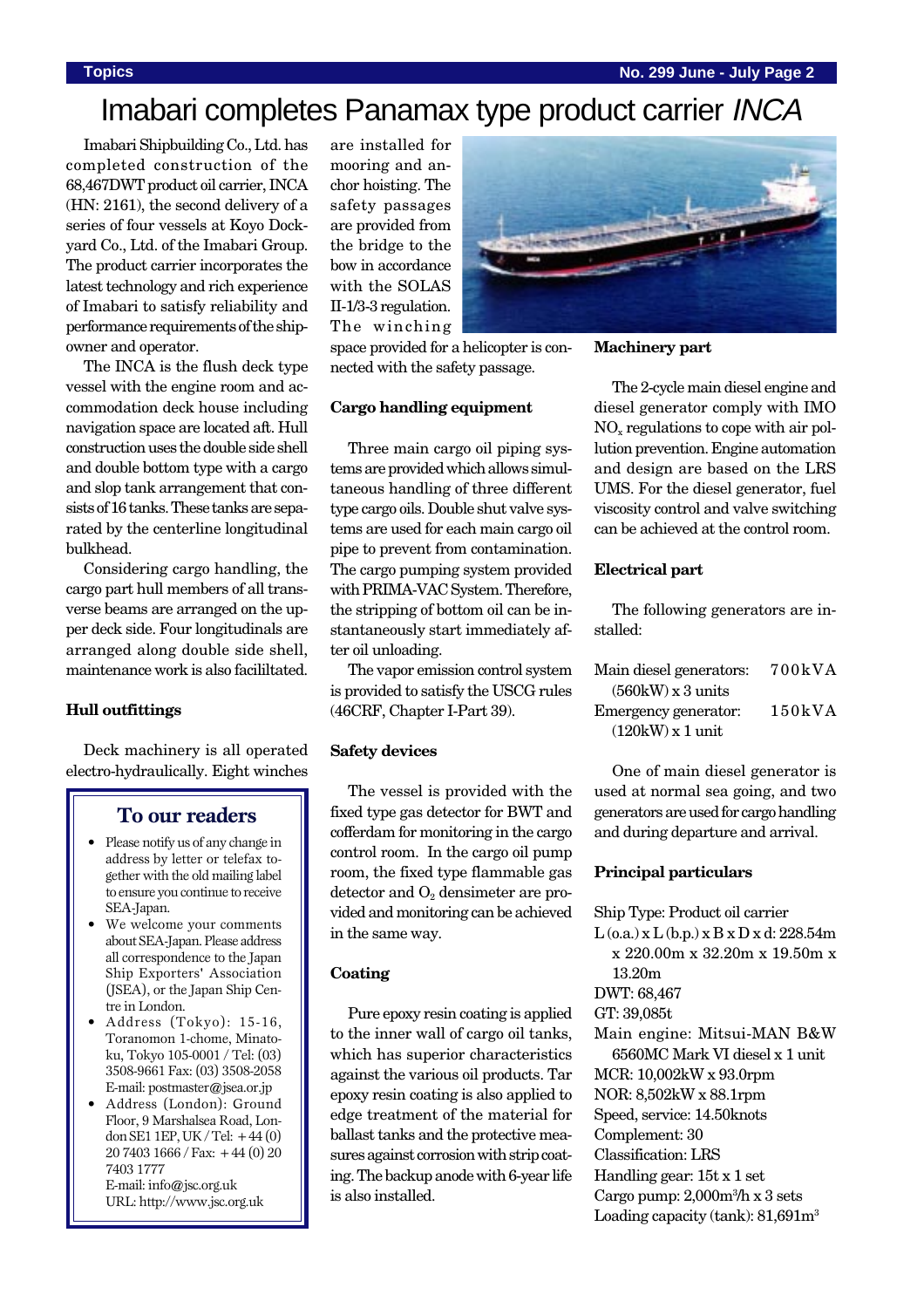# MES completes Malaccamax VLCC, Iwatesan

*—First Malaccamax design—*

Mitsui Engineering & Shipbuilding Co., Ltd. (MES) has delivered the 300,000DWT type double-hull crude oil carrier, *Iwatesan* (HN: 1557), to Fair Wind Shipping Navigation S. A. of Panama at the MES Chiba Works. The VLCC is the first of the Malaccamax (\*) type oil carrier that has been developed by MES. The cargo tank capacity of 352,606m<sup>3</sup> is the largest class among VLCCs.

The cargo tanks can load three types of crude oils simultaneously.

Cargo loading and unloading can efficiently be carried out using three cargo oil pumps, and a cargo oil-washing pump is installed. The Iwatesan has a newly developed bulbous bow, stern hull form, efficient propeller, and energy-saving unit (RBS fin), achieving the maximum propulsion efficiency as a VLCC.

The VLCC is designed to minimize emission of  $CO_2$ ,  $NO_x$ , and  $SO_x$ . The turbo electric generator is driven by energy recovered by the exhaust gas



economizer, lowering the fuel oil consumption by the generator. To ensure safe navigation, the VLCC uses the global positioning system (GPS) and differential GPS. An

electronic chart display information system and automatic identification system (AIS) are also equipped.

(\*) Malaccamax: The maximum hull form using the maximum draught permissible to pass through the Strait of Malacca, Malaysia. (Most Japanese shipowners operate VLCCs with a draught shallower than 20.5m)

Principal particulars

 $L$  (o.a.) x  $L$  (b.p.) x  $B$  x  $D$  x d: 333.00m x 320.00m x 60.00m x 29.65m x 20.92m

DWT/GT: 300,667t/159,912t

Cargo tank capacity (100%): 352,606m3

Main engine: Mitsui-MAN B&W 7S80MC-C diesel x 1 unit MCR: 27,160kW x 76rpm Speed, service: 16.55kt Complement: 30 Classification: NK

# Kawasaki completes LPG carrier, Clipper Star

Kawasaki Shipbuilding Corporation (Kawasaki) has delivered the 59,342m3 LPG/NH3 carrier, *Clipper Star* (HN: 1522), to Partrederiet Clipper Star DA of Norway at its Sakaide Shipyard. The carrier is the first of a series of five carriers for an LPG project, Solvang ASA and Bergesen DY ASA of Norway. The carrier is the 34th LPG carrier built by Kawasaki.

The *Clipper Star* has been constructed with a new hull design developed as a multipurpose liquefied gas carrier based on Kawasaki's experience in gas carrier construction. It is designed to cope with several types of liquefied gases such petroleum gas (butane/propane) and ammonia. Four independent cargo tanks are provided, which can contract freely from the hull construction when exposed to cargoes of very low temperature.

The cargo tanks are constructed with special steel durable to the lowest temperature of minus 48°C and

insulated with urethane foam. To facilitate cargo handling at ports, the reliquefaction units use three-stage compressors. Cargo heaters, vaporizers, booster pumps, and aeration fans are also provided. The main engine uses a fuel-saving super-long stroke, 2-cycle low-speed diesel engine, and Kawasaki RBS-F (Rudder Bulb System with Fins) is installed to improve propulsion. These features all reduce the fuel consumption. The use of an electric-control lubrication system also reduces the consumption of lubricant

trolled at the central control room. Principal particulars L (o.a.) x L (b.p.) x B x D x d: 205.00m

x 195.00m x 32.20m x 20.20m x 12.00m

DWT/GT: 44,807t/34,970t Cargo tank capacity: 59,342m3 Main engine: Kawasaki-MAN B&W

5S60MC-C diesel x 1 unit MCR: 11,275kW x 105rpm Speed, service: about 16.2kt Complement: 31 Classification: DNV

for cylinders.

The engine and cargo section operation is also totally managed by the integrated automation system (IAS). Various components and valves of both sections can be monitored and con-

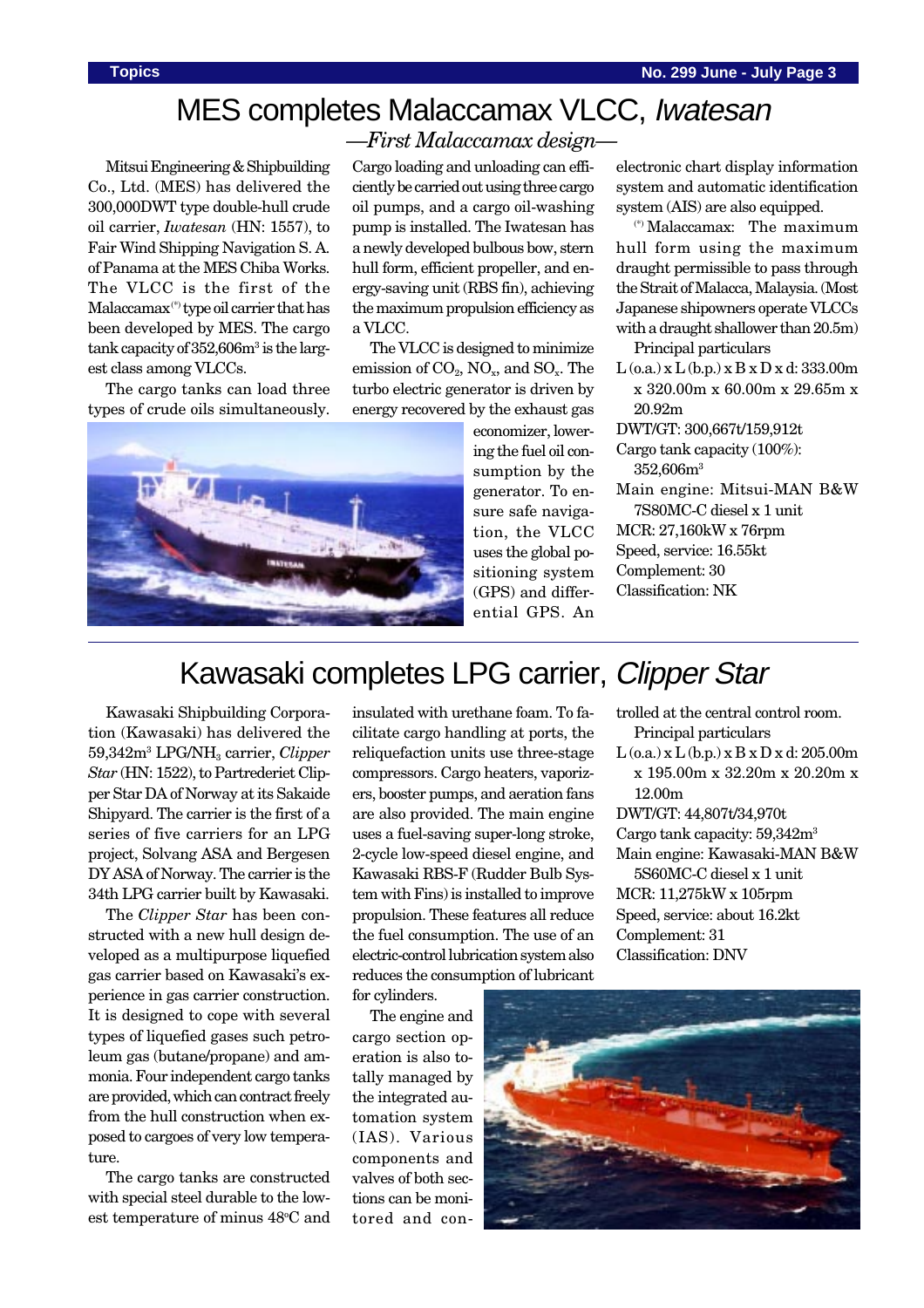room is qualified with ABS ACCU. The navigation section uses an automatic identification system for other ships, a video data recorder for navigation, and other latest equipment required for navigation and radio com-

 $L$  (o.a.) x  $L$  (b.p.) x  $B$  x  $D$  x d: 249.00m x 238.00m x 44.00m x 21.20m x

Main engine: MAN B&W 6S60MC-C

## Sanoyas completes Aframax tanker, Montigny —Wider beam employed—

Sanoyas Hishino Meisho Corp. has completed the Aframax crude oil carrier (115,000DWT), *Montigny* (HN: 1205), for San Tomas Shipping Corp. at the Mizushima Works and Shipyard. The carrier has the largest capacity of a newly developed Aframax tanker by the company, and this is the first newbuilding of the design. The beam is 44m, 2m wider than the predecessor, and the same shallow draught is employed. Moreover, the deadweight tonnage and cargo tank capacity are maximized up to 115,418mt, 131,617m3 respectively, and improved propulsion efficiency achieves less fuel consumption.

Six pairs of cargo oil tanks, in which slop tanks are included, are arranged along the centerline. The living quarters and engine room are located in the aft section. Double hull structure is adopted to the shipsides and bottom on the cargo tank section, and ballast tanks are provided between the inner and outer shells. Mild steel is positively adopted to the hull structure for increasing reliability against corrosion damage.

The cargo oil handling system consists of three 2,800m3 /hr cargo oil pumps and three independent cargo oil pipes, permitting handling of three types of cargo oils simultaneously. Smooth and easy cargo oil handling operation is remotely controlled at the cargo control room. Precision electric liquid level meters are installed for cargo oil tanks. The main engine is a low-speed, super long stroke, and 2 cycle diesel, and the propeller has an

effective cross section to produce efficient thrust force together with the Sanoyas tandem fins "STF" (patent pending) to increase thrust. The combined effect results in further fuel saving. The engine

munication.

14.825m

diesel x 1 unit MCR: 18,420ps

Classification: ABS Complement: 28

Principal particulars

DWT/GT: 115,418mt/61.991t

Speed, service: about 14.7kt

## NOR-SHIPPING 2003 Japan showcases full range of ship technology today

NOR-SHIPPING 2003, the 19th international shipping exhibition and conference, organized by Norges Varemesse (Norway Trade Fairs), was held at the Lillestrom Exhibition and Congress Centre in Lillestrom, Norway, from June 3 through 6, 2003. 1,150 companies from 52 nations participated in the exhibition, and it was



The Japan Ship Exporters' Association (JSEA) participated in the exhibition in cooperation with The Shipbuilders' Association of Japan and 10 Japanese shipbuilding companies under a grant from The Nippon Foundation, which showcased the Japanese shipbuilding industry today, us-



From left are: Mr. Okano, Ambassador Kawai, and Mr. Who visited every<br>Tamura chairman of ISMEA exhibition booth *Tamura, chairman of JSMEA*

ing photos, scalemodel ships, and a plasma display

system. The opening day (June 3) had many guests including Mr. Ansgar Gabrielsen, Minister of Trade and Industry of Norway who visited every

after the opening ceremony. The ceremony proceeded with the opening speech of Mr. Terje K. Andersen, president of the Norwegian Shipowners' Association, and the official commendation of The Annual Ship of The Year by Mr. Ansgar Gabrielsen. Japanese participants in the ceremony were Mr. M. Kawai, the Japanese Ambassador to Norway, Mr. T. Okano, president of JSEA and concurrently chairman of Mitsui Engineering & Shipbuilding Co., Ltd., and other JSEA officials.

The cocktail party held on June 4 at the Radisson SAS Scandinavia Hotel, Oslo, co-sponsored by Ambassador Kawai and Mrs. Kawai as well as the JSEA president Okano and Mrs. Okano. About 620 guests were invited from various circles including Norwegian shipowners. JSEA vice presidents Namba, Matsuda and Minami attended the party.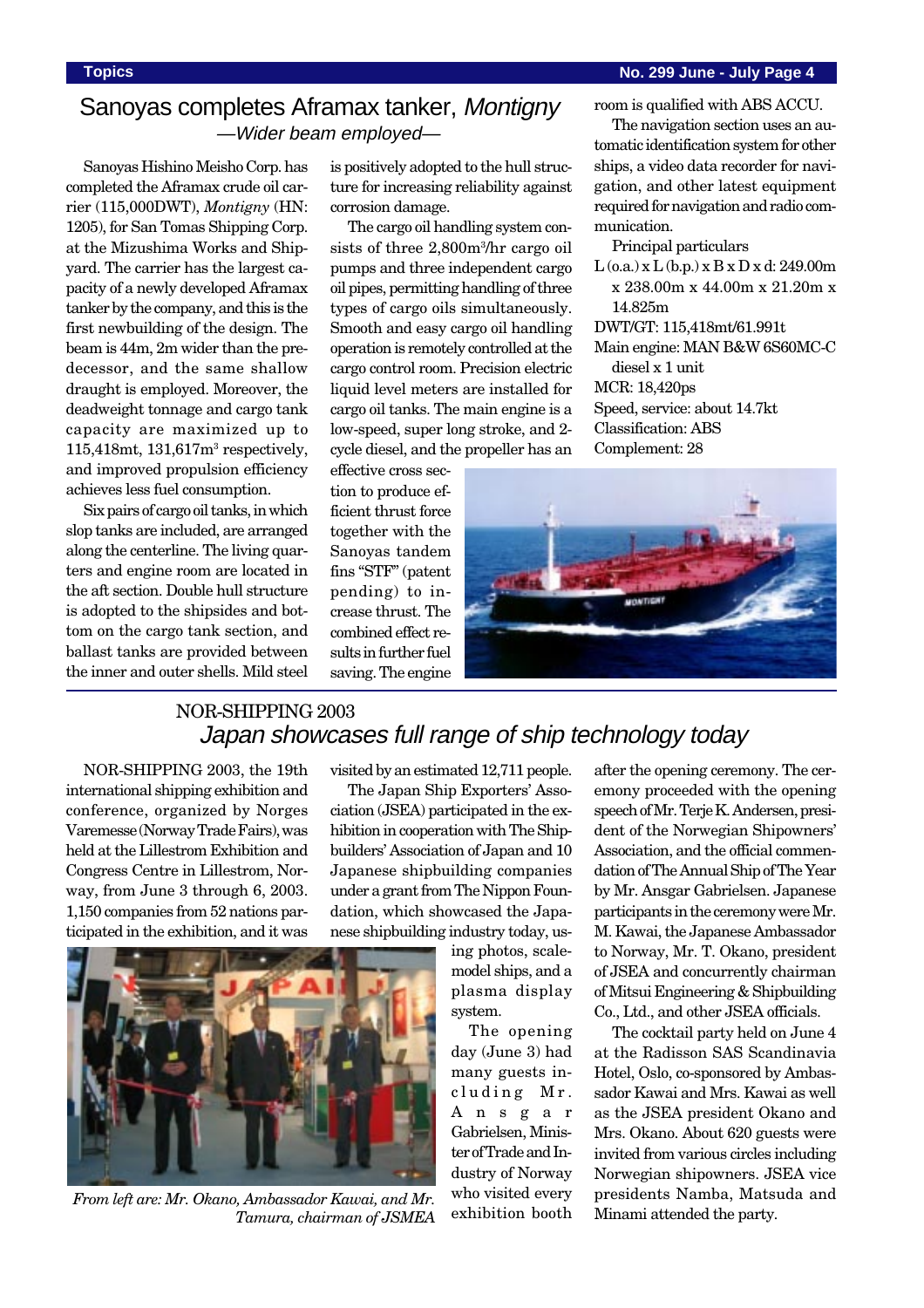# New JSEA President appointed

The 84th Annual General Meeting of the Japan Ship Exporters' Association (JSEA) selected 33 directors and two auditors in Tokyo on May 21, 2003. Subsequently, the 516th Directors' Meeting was held and selected Mr. Toshimichi Okano, Chairman of Mitsui Engineering & Shipbuilding Co., Ltd., as the new JSEA President.



Mr. T. Okano JSEA President

Mr. Okano's tenure will last the

usual two years. Mr. Okano has just completed a two-year term as Chairman of the Shipbuilders' Association of Japan (SAJ), having held the position since 2001.

At the same meeting, four executive vice presidents of the JSEA were appointed: Naochika Namba, director of Mitsubishi Heavy Industries, Ltd.; Akira Matsuda, corporate senior vice president of Marubeni Corporation; Sho Minami, president of Oshima Shipbuilding Co., Ltd.; and

Sumitomo Heavy Industries, Ltd. (SHI) recently unveiled a new system to increase efficiency in port logistics, which has been in operation since May this year, aiming for the container terminal market. The system is the first in the world to make substantial use of mobile telephones as port logistics work terminals, and was introduced to the newest container terminal (Kobe Port berth PC-18) of Kamigumi Co., Ltd., which became operational in May.

The new system permits people involved in port logistics, such as shippers, shipping lines, truckers, container truck drivers and container terminal staff, to perform a range of procedural tasks by simply using their mobile phones, including looking up berth information and issuing and checking on booking instructions.

Rather than sell the system as a package, SHI has decided to make it available as a charge-per-use service in a move designed to minimize startup investments for port facility operators who want to implement the system.

The system's most salient feature is its cutting-edge gate procedure functions, which alleviate container-truck congestion at terminal gates. Information needed to complete all container



clearing procedures is converted into two-dimensional code and sent to drivers' mobile telephones by e-mail, so all drivers need to do is "swipe" their mobile phones past a code reader to complete container pick-up and delivery formalities at the gate. Clearing procedures can be completed instantly and accurately, with problems such as procedural mistakes totally averted.

An add-on option, the Container Damage Check System\*, uses a special camera to perform automatic

scans of containers for damage. This allows one person at the gate to complete in 20 seconds a task that normally takes four people five minutes to perform.

For truckers, the system offers the convenience of being able to enquire whether their containers are ready for pickup by simply checking their mobile hand-



Mr. M. Ito SAJ Chairman

Masahiro Abe, senior executive vice president, group CEO, Machinery of Mitsubishi Corporation.

Mr. Taizo Fukuda was appointed as the Senior Managing Director of the JSEA. Mr. Toshio Kamei, the former President of the JSEA, was also appointed as a new Advisor to the JSEA at the meeting.

#### **New SAJ chairman appointed**

The annual general meeting of the Shipbuilders' Association of Japan (SAJ) held on June 17 elected Mr. Mototsugu Ito as the chairman. Mr. Ito is concurrently president of Ishikawajima-Harima Heavy Industries Co., Ltd.

> sets. Haulers can even check on gate congestion, by seeing a real time camera image sent to thier mobile phone displays, so they can optimize truck dispatch.

> Every year, the world is seeing considerable growth in the transport of goods by container; port operation and management are becoming increasingly computerized, and a growing number of terminals are automated and operate 24 hours a day. The development of the SHI's new port management system is the product of the company's strength in data systems, and provides a comprehensive solution that will help make port operations more efficient.

> \* Available from Inspire Port Consulting & Solutions, Inc. of South Korea.